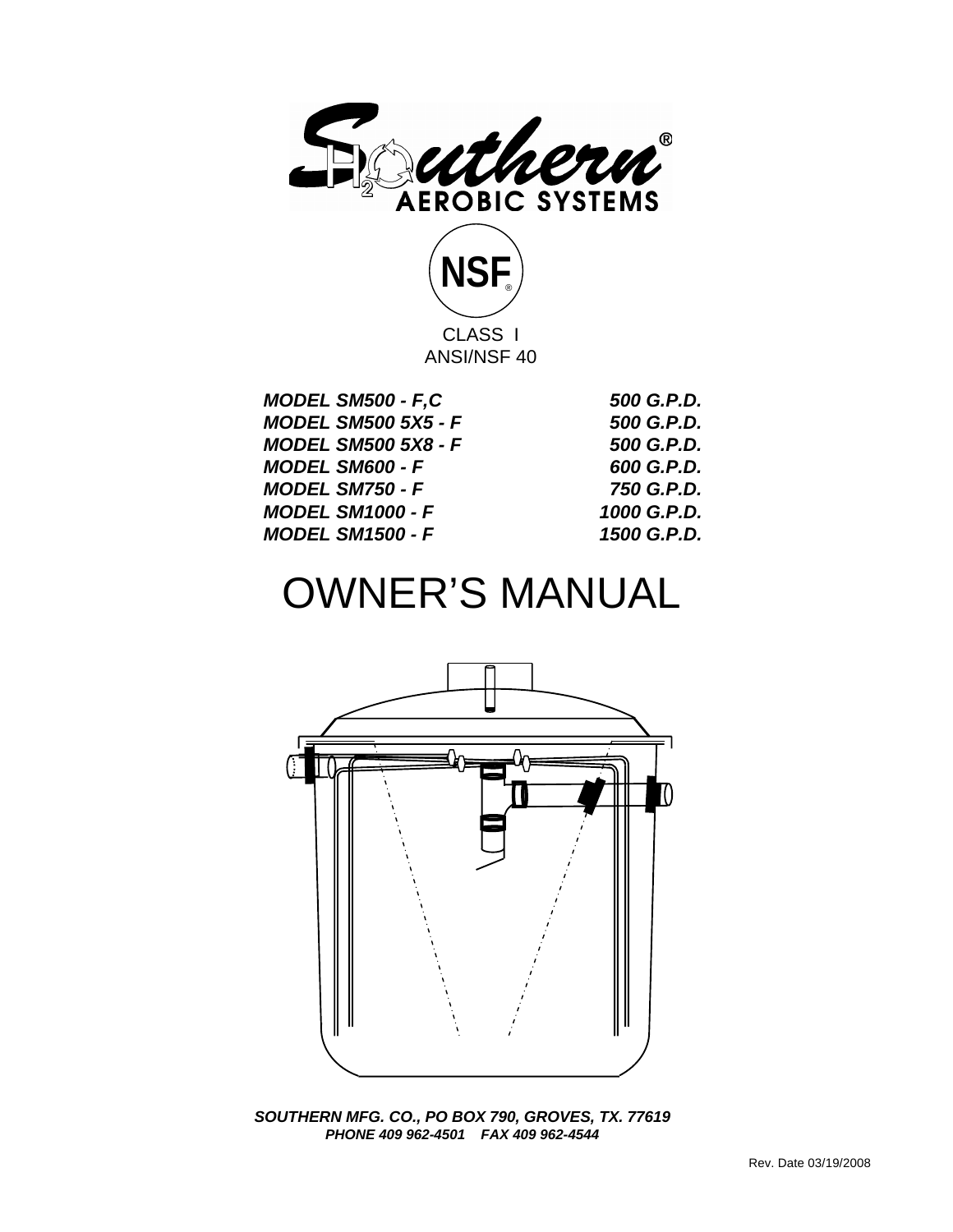### **INTRODUCTION**

To Your New

### On-Site Wastewater Sewage Facility

The purpose of your aerobic treatment plant is to provide your family and the environment with an effective, reliable and efficient treatment of the domestic wastewater from your home or business.

Aerobic bacteria live in nature (streams, rivers, lakes etc.) consuming feces from aquatic life, people and other decaying organic matter, keeping the worlds water clean. A similar process is what's taking place inside the Southern Aerobic System. Mother nature, created these tiny bugs and where giving them the perfect environment to perform at an accelerated rate.

Approximately one third of the United State total population use some form of on-site sewage facility and this number continues to increase rapidly. Most people don't want to know about or deal with what happens to domestic wastewater from individual homes and business's (out of site out of mind). With the ever shrinking supply of water for use and consumption the importance of treating and recycling the worlds wastewater is becoming ever more important. That is why it's very important you read this owners manual in it's entirety and follow all instructions.

Today an aerobic treatment plant is in the back yards of many homes and business outside the reach of municipal wastewater treatment systems. With several environmentally safe ways to recycle and dispose of the effluent by surface spray, subsurface drip emitter and conventional drain field. The responsibility of protecting human health and the environment is becoming more and more the responsibility of the property owner to provide treatment to the domestic wastewater prior to it's release back into the environment. Treated domestic wastewater is a valuable commodity that has not received the attention it deserves but with your purchase of the Southern Aerobic System you have made the first step in a vital contribution in protecting your family's health and the future of our environment.

Your Southern Aerobic System is one of the finest designed systems on the market and will last for many years without failure, if serviced regularly by a trained Authorized Dealer's service personnel to maintain proper operation and a high degree of treatment to the wastewater.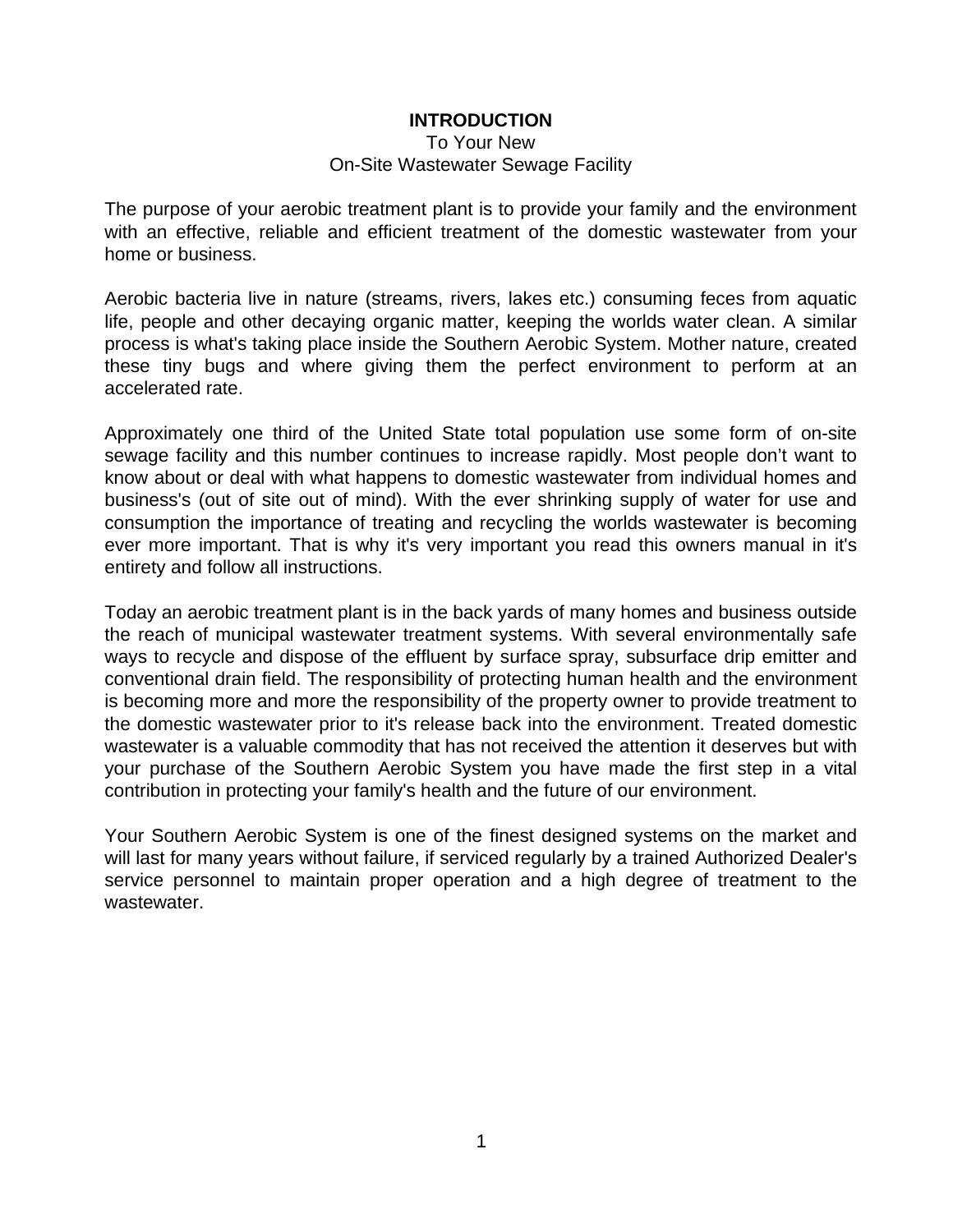### **PROCESS DESCRIPTION**

The Southern Aerobic System On-Site sewage facility is a extended activated sludge plant in miniature that uses a small remote air compressor and a single tank with two compartments to achieve a high degree of treatment.

Wastewater enters through a 4" inlet pipe into the outer aeration chamber and is mixed with air brought in by an aerator. Four critically spaced air lines with a small orifice in each line are located near the bottom outer perimeter of the aeration chamber. The orifice creates thousands of tiny bubbles that supply oxygen for the activated sludge process. As these bubbles are rising a transfer of oxygen to the wastewater is accomplished and the activated sludge stays in suspension.

This allows microorganisms to remove soluble contaminates from the wastewater utilizing them as a source of energy for growth and production of new microorganisms. The organisms tend form clumps that physically entrap particulate organic matter. The organic matter is attacked by millions of enzymes that solublilize (easily dissolve) the solids to make the organic matter consumable for millions of aerobic microorganisms which ultimately convert the wastewater to a clear, odorless liquid.

The conversion of the organic matter from soluble to biological solids (secondary sludge) allows for removal of the organic matter by settling of the solids in the inner cone-shaped clarifier where conditions are calm. Each time wastewater enters the plant the mixed liquor is forced upward through the hole at the bottom of the clarifier. Shortly after the solids settle and re-enter the aeration chamber through the same hole at the bottom of the clarifier for further treatment. The clear water in the mid to upper zone of the clarifier is discharged into the lower 4" inch tee as it up flows through the 4" inch pipe to the upper 4" inch tee into the final outlet pipe.

Southern Aerobic Systems Model SM500 large one thousand and twenty gallon capacity plant is capable of holding a larger volume of activated sludge than any other 500 gallon per day system on the market, therefore providing you with a longer duration between pumping of sludge. Our 870 gallon aeration chamber (where the actual treatment takes place) can retain the activated sludge longer and produce a high quality effluent even during peak flow periods.

With proper use and preventive maintenance, the Southern Aerobic System will be an economical asset and an environmentally friendly wastewater treatment system for many years.

The Southern Aerobic Systems Model SM500 was tested to the ANSI/NSF Standard 40 - 2000 testing protocol and designated a class I residential wastewater treatment system. The test result average reductions of 98.6 30-Day (%) CBOD and 98.5 30-Day (%) TSS reduction, with an average effluent pH of 7.87, easily exceeding the EPA Secondary Treatment Guidelines.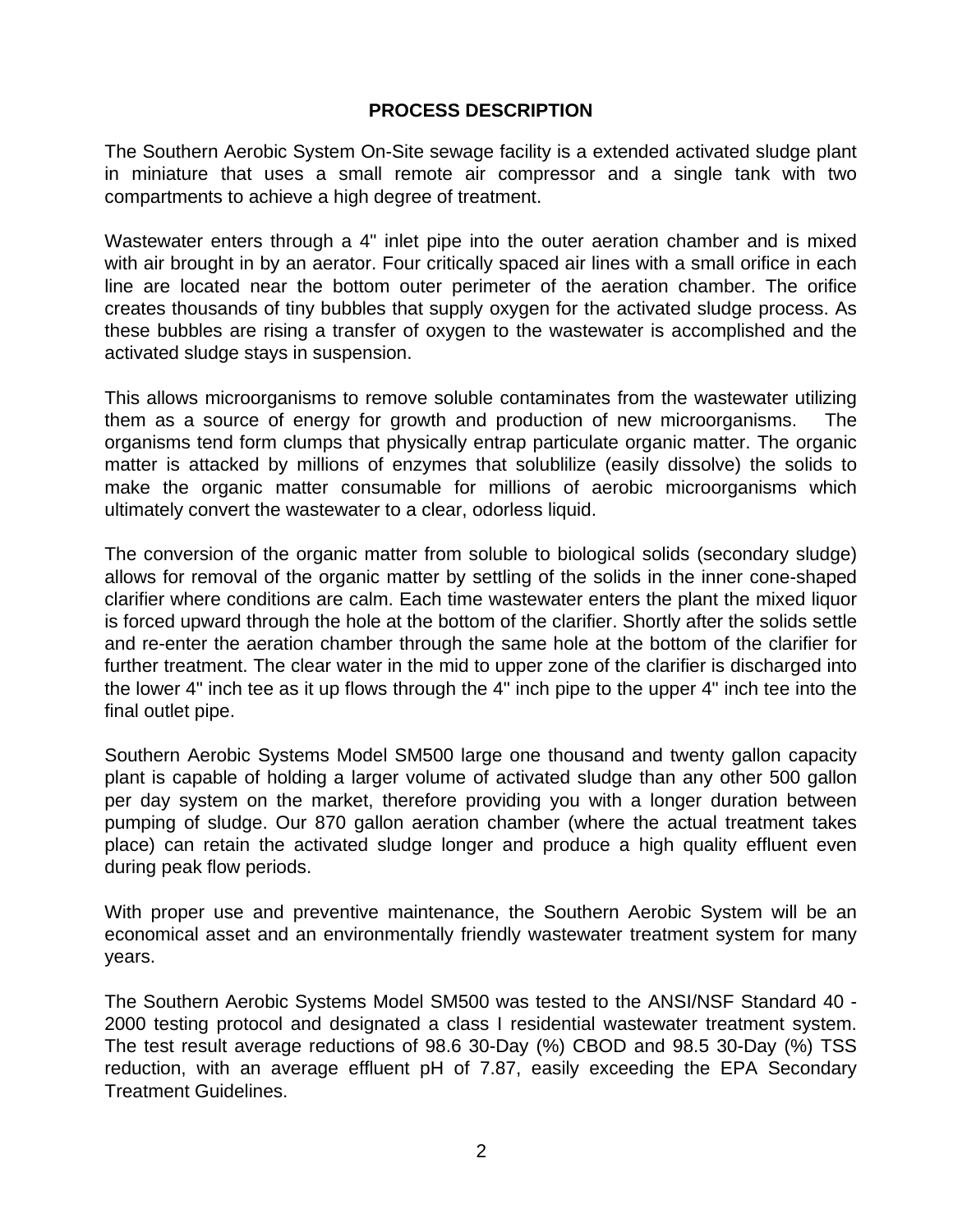### **START UP PROCEDURES**

### **Initial Start up**

- 1. Please read all instructions in this owner's manual prior to use of your Southern Aerobic System. Please call your dealer for specific information concerning your complete on-site wastewater system. Should you have any questions please call, fax or write Southern Manufacturing Company?
- 2. Before using any plumbing (toilet, dishwasher, faucets etc…) you should locate the electrical breaker in the main breaker box that provides power to the Southern Aerobic System control panel. Move it in to the on position if it is off. A gravity flow model control panel has a on/off switch on the left side, it must be in the on position. A pressure flow control panel has two breakers inside that must be in the on position. With a pressure flow panel, if the system does not come when the main breaker is turned on DO NOT open the Southern Aerobic System control panel. Electrical shock hazard which could result in serious injury or death, call your dealer to inspect panel.
- 3. The air compressor is designed to operate continuously. Please make a visual inspection to insure that the air compressor is operating this is done by inspecting control panel for air compressor fail light and horn. Compressor is not running when light is illuminated.
- 4. The treatment plant should be filled with tap water prior to use. Your Dealer ordinarily performs this task during installation. When the power is turned on initially you may get a high water level alarm consisting of a light and horn. To silence this alarm simply trip the silence switch at the control panel, the light will remain on until the water returns to a normal level.
- 5. Your on-site sewage facility has a particular type of disposal field depending on your local and state code. As the operator of your system you should know somewhat of how this part of your on-site wastewater system will do its job. There are four basic methods of disposal of the final effluent, which will be briefly explained as follows:
	- **Overland discharge,** a pipe laying on the surface with holes drilled in a pattern to allow the clear odorless liquid to be disposed of. The overland discharge system is gravity flow.
	- **Surface spray application,** a small number of sprinkler heads located on the property. Depending on your specific system it may spray on demand (each time you run water) or only during late night if a timer is used. The surface spray system is controlled by use of a pump and float switch.
	- **Subsurface drainfield,** a perforated PVC pipe 4 inch diameter, perforated 8 inch sock pipe or some other form of leaching chamber. The subsurface drainfield is gravity flow.
	- **Subsurface drip emitter,** several hundred feet of small diameter pipe with small orifices to equally distribute the effluent it is under low pressure on a demand basis. The subsurface drip emitter system is controlled by use of a pump and float switch.
- 6. To insure proper disinfection please contact your dealer to inspect the chlorination device for chlorine tablets and or purchase of chlorine tablets.

WARNING: Chlorine is very corrosive to moist tissue and has a very irritating effect on the lungs and mucous membranes of the nose and throat. Inhalation of chlorine gas can cause edema (swelling) of the lungs and respiratory stoppage.

### **YOUR SOUTHERN AEROBIC SYSTEM SHOULD NOW BE IN OPERATION**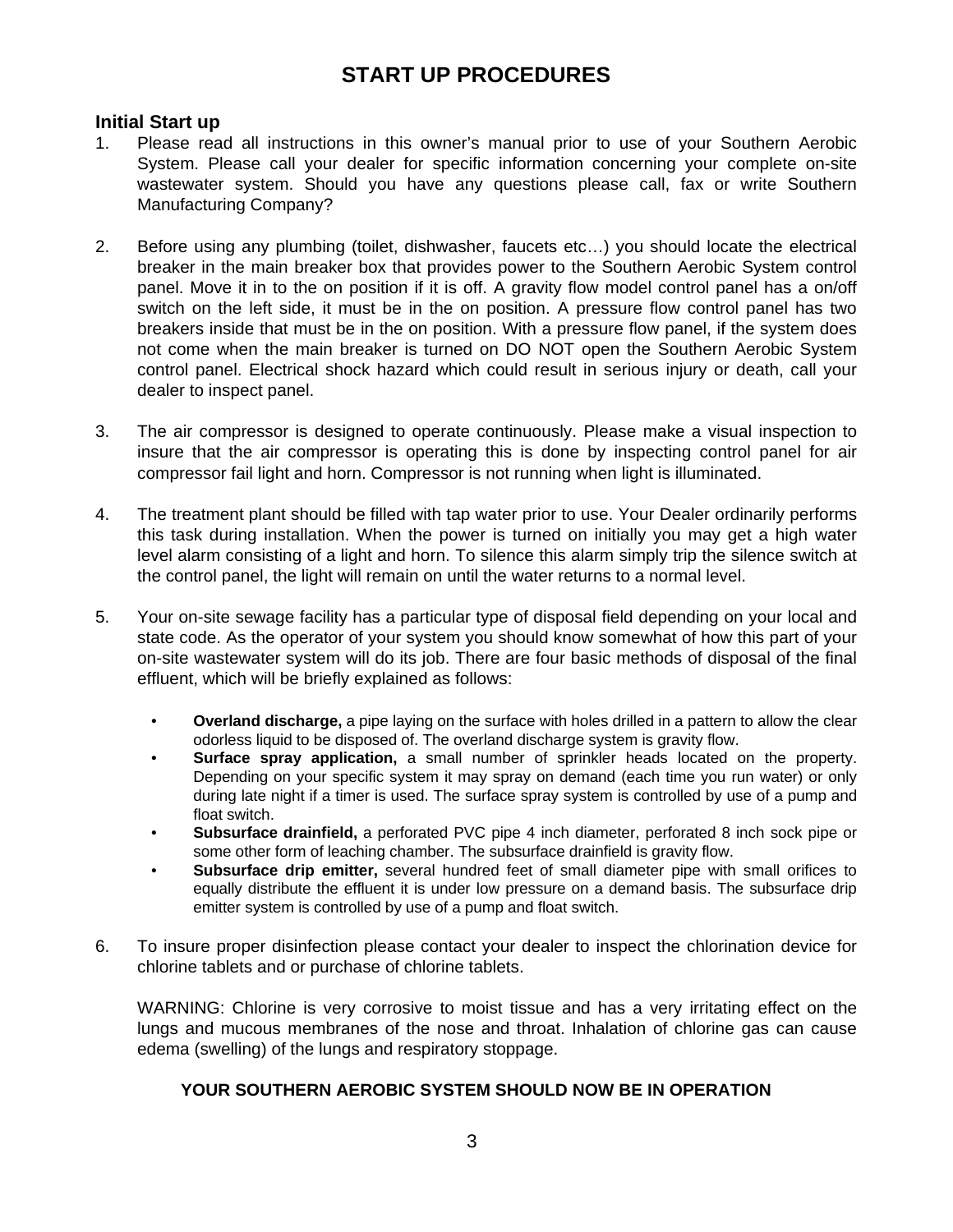### **RE-START UP PROCEDURES**

### **Causes of Anaerobic Conditions**

When the Southern Aerobic System is shut down for an extended period of three weeks or more the aerobic system will turn anaerobic (become septic). Typical causes of anaerobic conditions are homeowners moving, foreclosures, beach cabins left until next summer etc…

Other causes are airline leaks from settling of the soil around the tanks that can shift and cause breakage of PVC fittings and pipes that are external and internal of the plant. Accidents from children playing and lawn equipment bumping the air airline at the compressor are reasons for an aerobic system to become septic.

The usual scenario is the installer gets a call after the fact that the system has failed and the owner is experiencing odor problems from the spray field or the ground around the system.

#### **Public Health Threat**

All aerobic systems re-started after an anaerobic (septic) condition has persisted for an extended period are potentially a public health threat. That threat is from possible water born diseases being spray irrigated onto lawns and the possibility of human contact and environmental pollution, therefore the trash tank, treatment plant and pump tank should be pumped out by a licensed liquid waste Hauling company (pumper).

### **Maintenance Company Qualifications**

A State septic system installer license or wastewater treatment plant operator license must be held by at least one person in the maintenance company, and certified by Southern Manufacturing as an authorized service company to perform any required service your Southern Aerobic System shall need. Steps 1 through 9 below should be performed by a Southern Mfg. Co. authorized company please call Southern Mfg. Co. at (409)962-4501 for the nearest authorized service provider to you.

### **Re-Start Up Procedures**

- 1. Inspect the control panel and main power supply for condition and proper electrical connections. Use of a lockout tag out procedure is highly recommended during inspection of components, don't assume no one will turn the system on, you may be in for a shocking experience.
- 2. Aerator inspections, most situations where the aerobic system has set idle for a long period of time (months or years) the aerator needs to be thoroughly inspected. The aerator has an intake filter and therefore needs to be checked for dirty air filters or missing felts that must be on the filter body to operate properly. Our rotary vane compressor has two end caps these end caps are sealed with o-rings and hold a muffler on each end cap. At this time make a visual inspection to the o-rings for cracks and signs of air leaks and replace them if necessary. These mufflers may be plugged or deteriorated and may need replacement.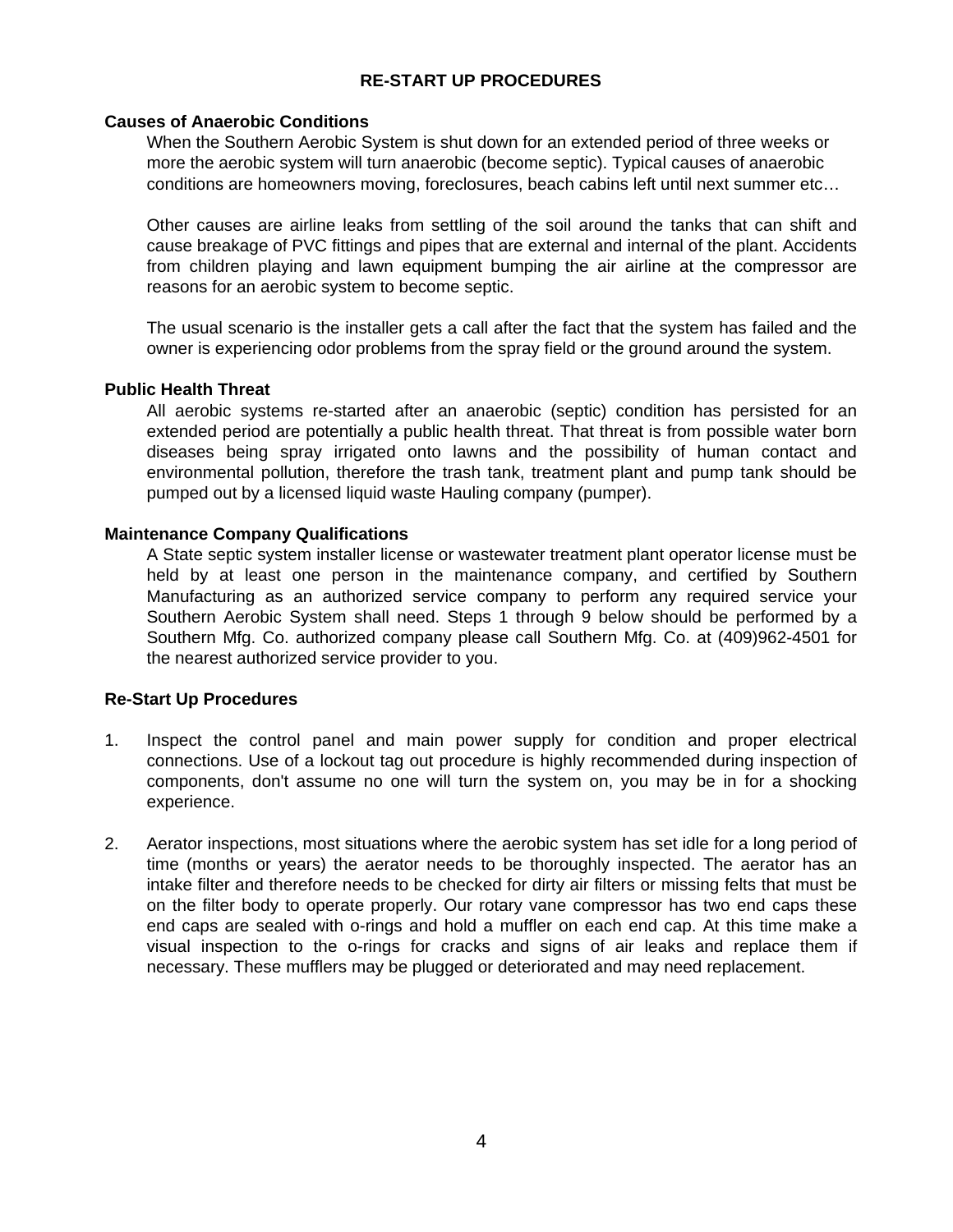### **RE-START UP PROCEDURES**  (Continued)

- 3. If the air compressor has set idle for several months the motor may hum for a moment when power is first turned on and then trip the breaker, if this happens (Make certain that electrical power to the system is turned off) place a medium size screwdriver through the ventilation grill and gently attempt to rotate the motor before electrical power is turned on. Carbon vanes occasionally get stuck in the rotor when set up for extended periods, a small shot of the lubricating spray through the air filter inlet hole should free them up.
- 4. Proper airflow is crucial to the operation of your Southern Aerobic system therefore an inspection by visual and audible means for the airflow properly activating (bubbling action) the aeration chamber is a must. Early models had diffusers your model may have diffusers, these diffusers can get plugged when not in used for extended periods. During normal operation the diffusers have air rushing through their tiny holes which keep the bacteria from attacking and plugging them, but once the system is shut down they quickly get plugged. Replacing or removing the diffusers speeds up the return of aerobic bacteria that treats the wastewater from the home.
- 5. Have all tanks completely pumped out and immediately start refilling through trash tank until the treatment plant is flowing into the pump tank. Allow enough water to inter the pump tank so that you can operate the pump float switch to inspect the pump in normal operation.
- 6. Power up control panel and observe aerator for proper audible condition. All systems vary, but the motor may sound overloaded for a few seconds until the water is pushed out of the lines and the aerobic system is operating properly. Inspect the alarm systems, aerator electrical power failure alarm or loss of air flow alarm, high water level alarms and all pump tanks. All visual and audible devices for each of these conditions should be in working order.
- 8. Disinfection device inspection, clean and re-stock tablet style stack tube chlorinators with 70% available calcium hypochlorite tablets labeled for use with wastewater.
- 9. Inspect the disposal system for proper operation. If you did not install this system you should get a copy of the permitted design to insure that the system is operating as permitted.
- 10. Your Southern Aerobic System is now ready for prime time action! If you have not read the operating instructions please do so before proceeding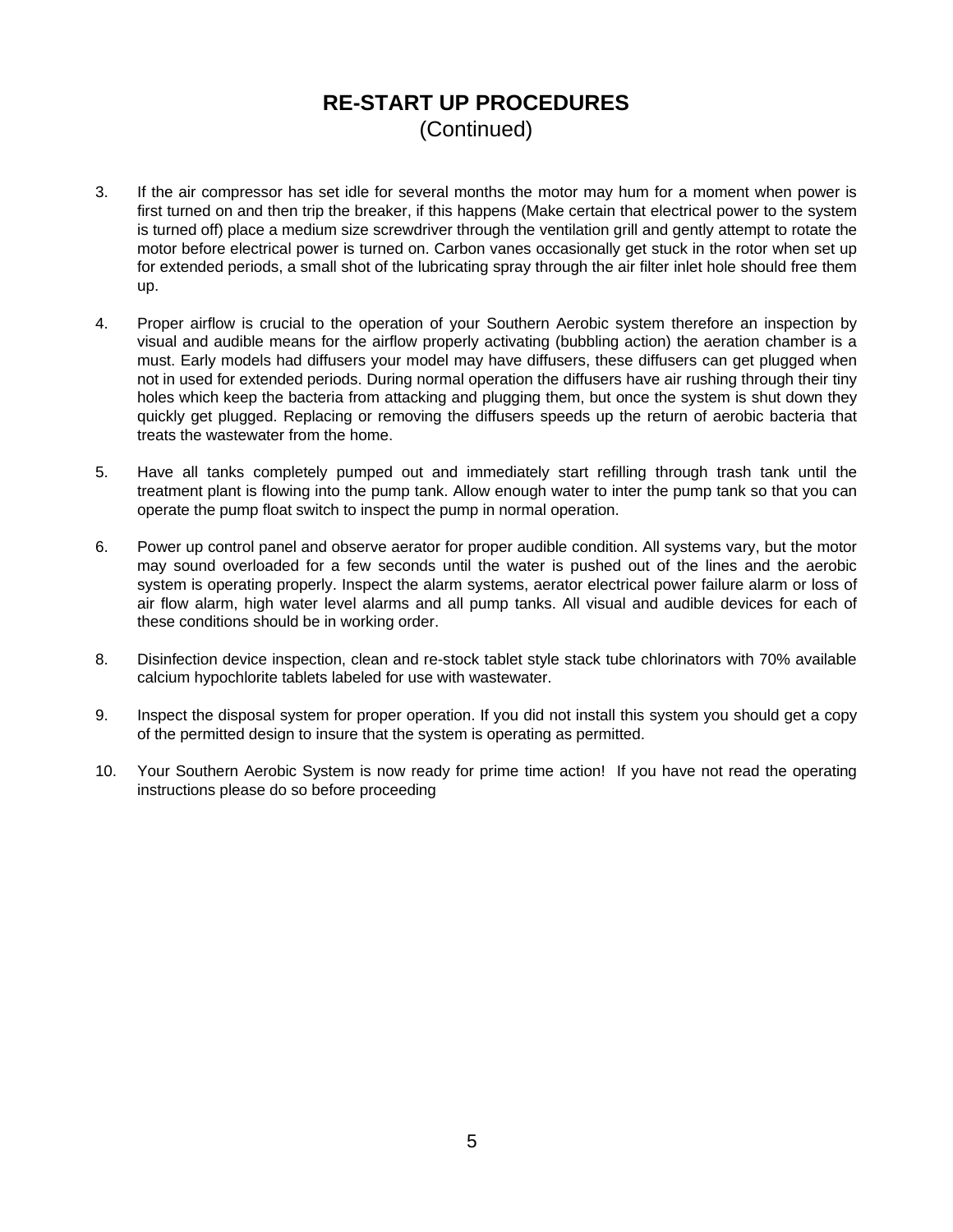# **OPERATING INSTRUCTIONS**

The Southern Aerobic Systems design provides an efficient reliable service. Yet as with all onsite wastewater treatment systems, it will require routine periodic preventive maintenance. Your wastewater system will function correctly for many years with proper use and care by following the operating instructions listed below:

After the Dealer has started the plant the treatment process is started by using your kitchen, washroom and toilet facilities. The microorganisms in the wastewater from your home will start the aerobic treatment process. **No** yeast cakes or over the counter septic products should be used on your Southern Aerobic System without consulting a Southern Mfg. Co. representative.

- 1. Your on-site wastewater system should only receive typical domestic wastewater.
- 2. Do **not** allow inorganic materials (plastics, condoms, cigarette butts, feminine napkins or tampons, cloth diapers etc.) to enter system.
- 3. Do **not** pour cooking oil, grease, paint or chemicals down drains or toilets that can kill bacteria.
- 4. Routinely apply ant killer around compressor base and the tanks access ports as necessary.
- 5. Only small amounts of bleaches and cleaning detergents for washing clothes maybe disposed of into system. Wash loads should be spread out over the day to prevent peak overloading.
- 6. The system will **not** operate to it's maximum ability if volumetric overloading occurs, for instance leaking toilets, faucets or excessive water usage may cause discharge of untreated wastewater.
- 7. Air-conditioning or refrigerator/freezer condensate drains should not be allowed into the plant as the additional amount of water may cause hydraulic overloading to the plant. The condensate drains may enter at the pump tank or disposal field if the spray area or field is sized appropriately.
- 8. Lint from screens of clothing dryer's and washing machine's should be disposed of in trash.
- 9. Use of a garbage disposal should be kept to a minimum. Undigested food is very slow to degrade. A trash tank should be installed on any system with a garbage disposal.
- 10. Use of a water softener is allowed on your home or business, however you should not allow the backwash water to enter the aerobic treatment plant. This backwash water has a high salt content and may cause your aerobic system to become septic and the treatment process could fail. Please contact your dealer for information regarding state or local rules and your options.
- 11. Proper use of this or any other on-site wastewater system depends upon the proper organic loading and the life of the microorganisms. Southern Mfg. Co. **is not** responsible for in-field operation of the system, other than structural and mechanical workings of the system. Overloading and/or abuse of the system can only be corrected by the user.
- 12. It is best to leave the systems power supply on and the aerator operational for summer/winter homes or camps with intermittent or weekend use, as this will keep the system from becoming septic and needing to be pumped and re-started each season.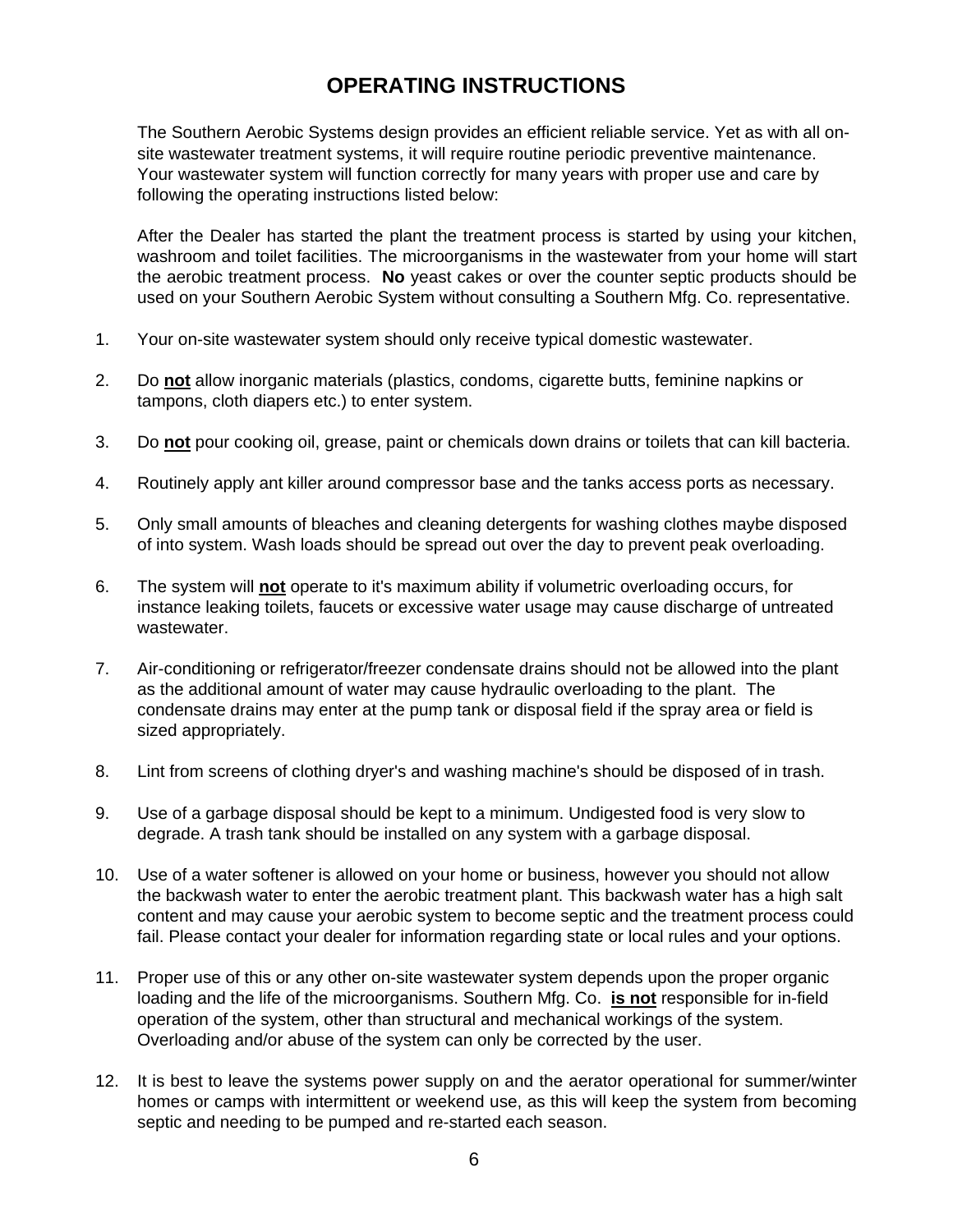## **ROUTINE SERVICE**

In the event the control panel alarm light and/or buzzer are activated, call your local dealer. The name, address, and phone number should be attached to front cover of the control panel. If dealer information is not readable or missing, call Southern Mfg. Co. for the your nearest service dealer.

Routine on-site inspections for proper operation during the first (2) years from the date of initial operation shall be performed by the dealer whom installed your Southern Aerobic System. The dealer will inspect and service the system at no charge unless additional service is required that is not warranty related. Between 45 and 30 days prior to the first (2) years ending the dealer will offer a continuing service policy for a nominal annual fee.

Both initial and extended service policy's are requirements of the NSF/ANSI 40 and the NSF International Certification Policies for Wastewater Treatment Devices. Some local or State regulations may require greater service or monitoring requirements. Consult with your local or State regulating authority for current site specific laws that apply to your system.

Each routine on-site inspection the system should be examined for proper operation by an authorized service provider. The predicted service associated with the system includes:

### **Treatment Plant**

| 1. Clean intake felts on top of air compressor           | 4 to 6 months. |
|----------------------------------------------------------|----------------|
| 2. Replace muffler stem O-rings on end of air compressor | 2 to 3 years   |
| 3. Replace intake felts on top of air compressor         | 3 to 4 years.  |
| 4. Pump sludge from plant (middle tank)                  | 6 to 8 years.* |
| 5. Rebuild or replace air compressor                     | 5 to 10 years. |
| <b>Accessory Equipment</b>                               |                |
| 1. Check amount of chlorine tablets in chlorinator       | 3 to 6 months. |

- 2. Pump sludge from trash tank (first tank) 2 to 4 years.\*
- 3. Pump sludge from pump tank (last tank) 6 to 8 years.\*

*Note:* Chlorine tablets are at owners expense. Sludge removed from any part of the system shall be at owners expense when necessary.

\*Sludge removed from any part of the system must be disposed of in accordance to all State and Federal regulatory requirements.

Shutting down your system for summer/winter homes or selling your home should be performed by the dealer shortly after house is vacated. The dealer or contracted pumper shall pump the effluent from all tanks. Dealer will need tap water available to refill the tanks. Filling the tanks with water will insure that the tanks do not float or collapse while not in use and will be necessary for the re-start next summer/winter or for new owners.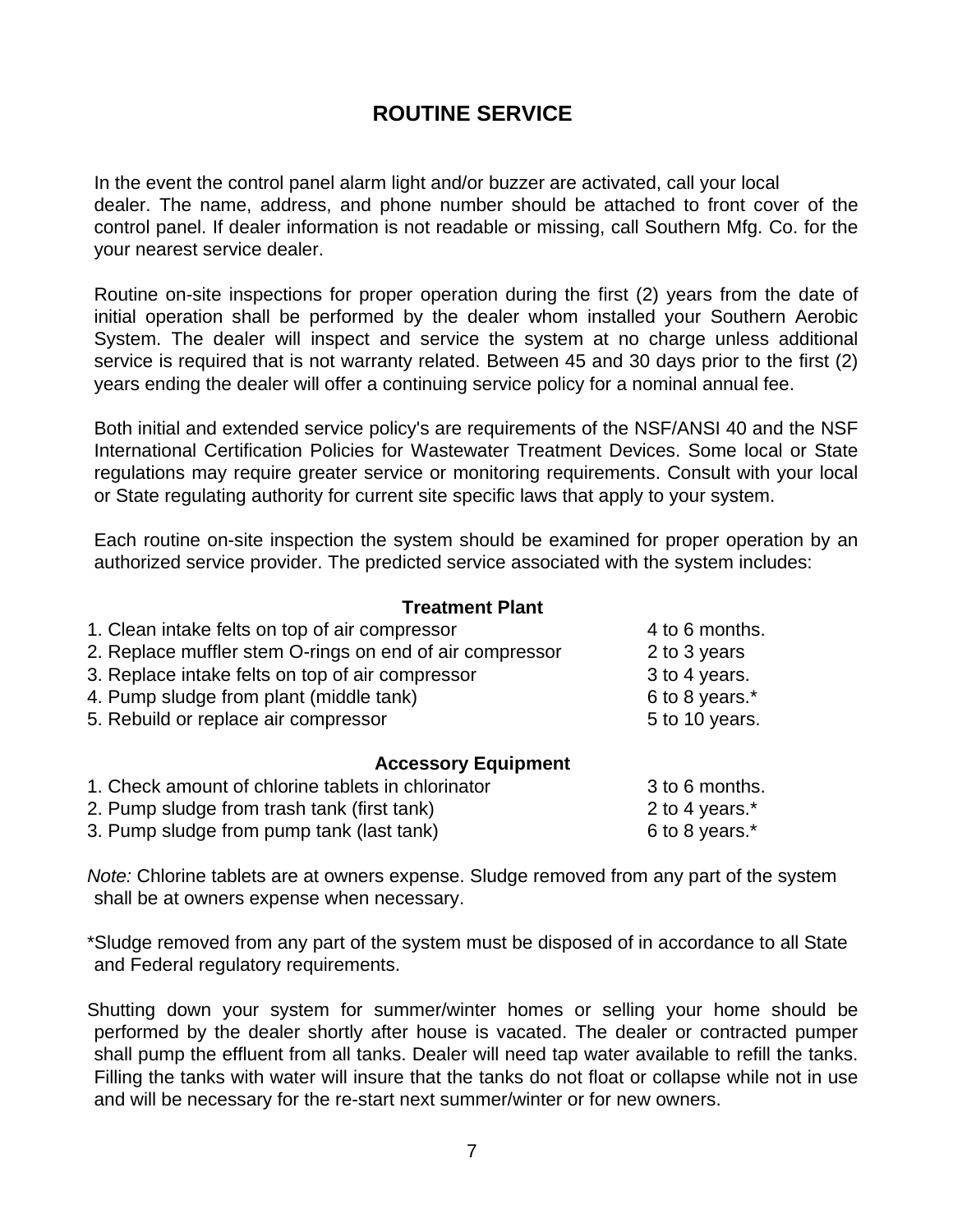

# FLOW DIAGRAM

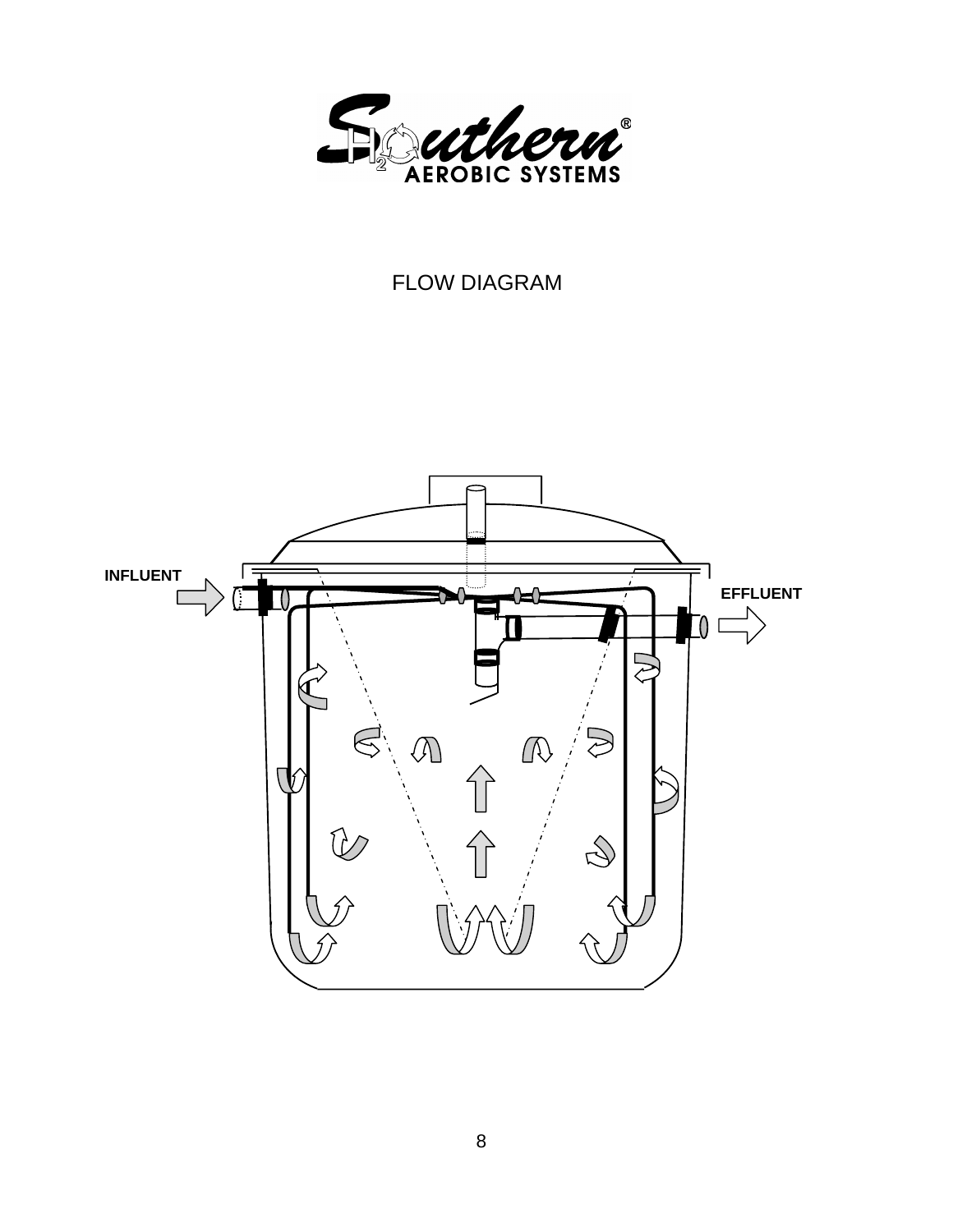### PARTS LIST & DIAGRAM

| <b>SM500</b> | <b>SM600</b>                      | <b>SM750</b>  | <b>SM1000</b> | <b>SM1500</b> |     | <b>MODEL NO.'S</b>                      |                                    |
|--------------|-----------------------------------|---------------|---------------|---------------|-----|-----------------------------------------|------------------------------------|
|              | <b>PART NO. PART NO. PART NO.</b> |               |               |               |     | <b>PART NO. PART NO. DIAGRAM NUMBER</b> | <b>DESCRIPTION</b>                 |
| SM-501       | SM-601                            | SM-701        | SM-1001       | SM-1501       | 1.  |                                         | <b>FIBERGLASS AERATION TANK</b>    |
| SM-502       | SM-602                            | SM-702        | SM-1002       | SM-1502       | 2.  |                                         | P.E. or F.G. CLARIFIER CONE        |
| SM-503       | SM-603                            | SM-703        | SM-1003       | SM-1503       | 3.  | FIBERGLASS DOME LID                     |                                    |
| SM-504       | SM-604                            | SM-704        | SM-1004       | SM-1504       | 4.  | P. E. RISER 24"X6"                      |                                    |
| SM-505       | SM-605                            | SM-705        | SM-1005       | SM-1505       | 5.  | P. E. RISER LID 24"                     |                                    |
| SM-506       | SM-606                            | SM-706        | SM-1006       | SM-1506       | 6.  | PVC Union (TYP. 4)                      |                                    |
| SM-507       | SM-607                            | SM-707        | SM-1007       | SM-1507       | 7.  | PVC AIR INLET LINE                      |                                    |
| SM-508       | SM-608                            | <b>SM-708</b> | SM-1008       | SM-1508       | 8.  | <b>PVC FOUR WAY CROSS</b>               |                                    |
| SM-509       | SM-609                            | SM-709        | SM-1009       | SM-1509       | 9.  |                                         | PVC AIR DROP LINE (TYP. 4)         |
| SM-510       | SM-610                            | SM-710        | SM-1010       | SM-1510       | 10. |                                         | PVC AIR DIFFUSER (TYP. 4) Optional |
| SM-511       | SM-611                            | SM-711        | SM-1011       | SM-1511       | 11. | 4" SCH 40 PVC INLET                     |                                    |
| SM-512       | SM-612                            | SM-712        | SM-1012       | SM-1512       | 12. |                                         | 4" SCH 40 PVC OUTLET ASSEMBLY      |
| SM-513       | SM-613                            | SM-713        | SM-1013       | SM-1513       | 13. | NEOPRENE SEAL (TYP. 3)                  |                                    |
| SM-514       | SM-614                            | SM-714        | SM-1014       | SM-1514       | 14. | AIR COMPRESSOR                          |                                    |
| SM-515       | SM-615                            | SM-715        | SM-1015       | SM-1515       | 15. | <b>COMPRESSOR COVER</b>                 |                                    |
| SM-516       | SM-616                            | SM-716        | SM-1016       | SM-1516       | 16. | <b>COMPRESSOR BASE</b>                  |                                    |
| SM-517       | SM-617                            | SM-717        | SM-1017       | SM-1517       | 17. | <b>CONTROL PANEL</b>                    |                                    |
| SM-518       | SM-618                            | SM-718        | SM-1018       | SM-1518       | 18. | <b>SENSOR FLOAT</b>                     |                                    |
| SM-519       | SM-619                            | SM-719        | SM-1019       | SM-1519       | 19. | SAMPLE STACK                            |                                    |



Note: Sensor float is located in pump tank on all spray irrigation disposal systems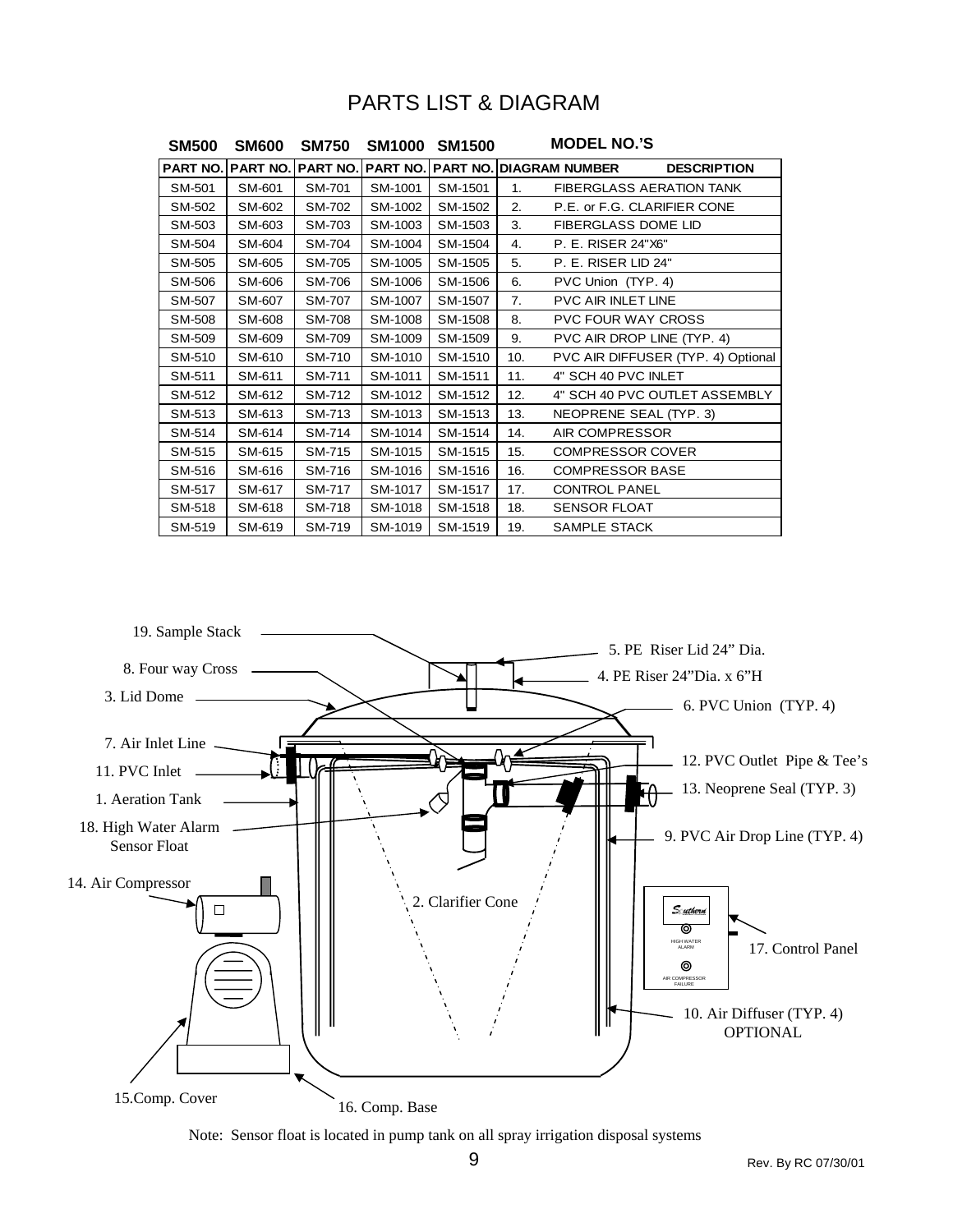

### **DIMENSIONAL DRAWING**

| <b>Model Number</b>       |   | <b>SM500-F</b> | <b>SM600-F</b> | <b>SM750-F</b> | <b>SM1000-F</b> | <b>SM1500-F</b> |
|---------------------------|---|----------------|----------------|----------------|-----------------|-----------------|
| <b>Treatment Capacity</b> |   | 500gpd         | 600gpd         | 750gpd         | 1000gpd         | 1500gpd         |
| <b>INLET</b>              | Α | 9"<br>4'       | 5'3''          | 6'5''          | 10"<br>6'       | 10'             |
| <b>OUTLET</b>             | B | 4'7''          | 5'1''          | 6'3''          | 6' 8            | l9' 10"         |
| TOP O.D.                  | С | 11"<br>-6'     | 7'5''          | 7'5''          | 8'              | 8               |
| BOTTOM O.D.               | D | 6'             | 6' 4''         | 6' 4"          | 10"<br>6'       | 10"<br>.6'      |
| <b>GRADE LEVEL</b>        | E | 16'            | 6'11"          | 8'1"           | 8'6''           | 11'6''          |
| <b>TOTAL HEIGHT</b>       | ⊏ | 6"<br>6'       | 7'5''          | 8'7''          | g'              | 12'             |

### **REMOVAL EFFICIENCIES**

| <b>Perameter</b> | <b>Influent Mean</b> | <b>Effluent Mean</b> | <b>Reduction</b> | % Reduction |
|------------------|----------------------|----------------------|------------------|-------------|
| 5 Day BOD        | 169.82               | 2.24                 | 167.58           | 98.7        |
| Suspended Solids | 183.95               | 3.33                 | 180.62           | 98.1        |

### **LOADING RATES**

### **Model SM500**

| 500GPD             |          |
|--------------------|----------|
| Design Loading     | 1.11 GPM |
| Max Loading        | 1.67 GPM |
| <b>BOD Loading</b> | 1.25 LBS |

#### **Model SM600**

| 600 GPD            |          |
|--------------------|----------|
| Design Loading     | 1.33 GPM |
| Max Loading        | 2.00 GPM |
| <b>BOD Loading</b> | 1.5 LBS  |

#### **Model SM750**

| 750 GPD            |          |
|--------------------|----------|
| Design Loading     | 1.67 GPM |
| Max Loading        | 2.50 GPM |
| <b>BOD Loading</b> | 1.85 LBS |

#### **Model SM1000**

| 1000GPD            |          |
|--------------------|----------|
| Design Loading     | 2.22 GPM |
| Max Loading        | 3.33 GPM |
| <b>BOD Loading</b> | 2.5 LBS  |

#### **Model SM1500**

| 1500GPD            |          |
|--------------------|----------|
| Design Loading     | 3.33 GPM |
| Max Loading        | 5.00 GPM |
| <b>BOD Loading</b> | 3.75 LBS |

When a lift station is used we recommend dosing the plant 4 to 5 gal. per min. for 4 to 5 minutes per dose at either one or two hour intervals during any 24 hours. Not to exceed 500 gal per day.

For lager models, increase gallons & minutes by the appropriate up-scaled size percentage.

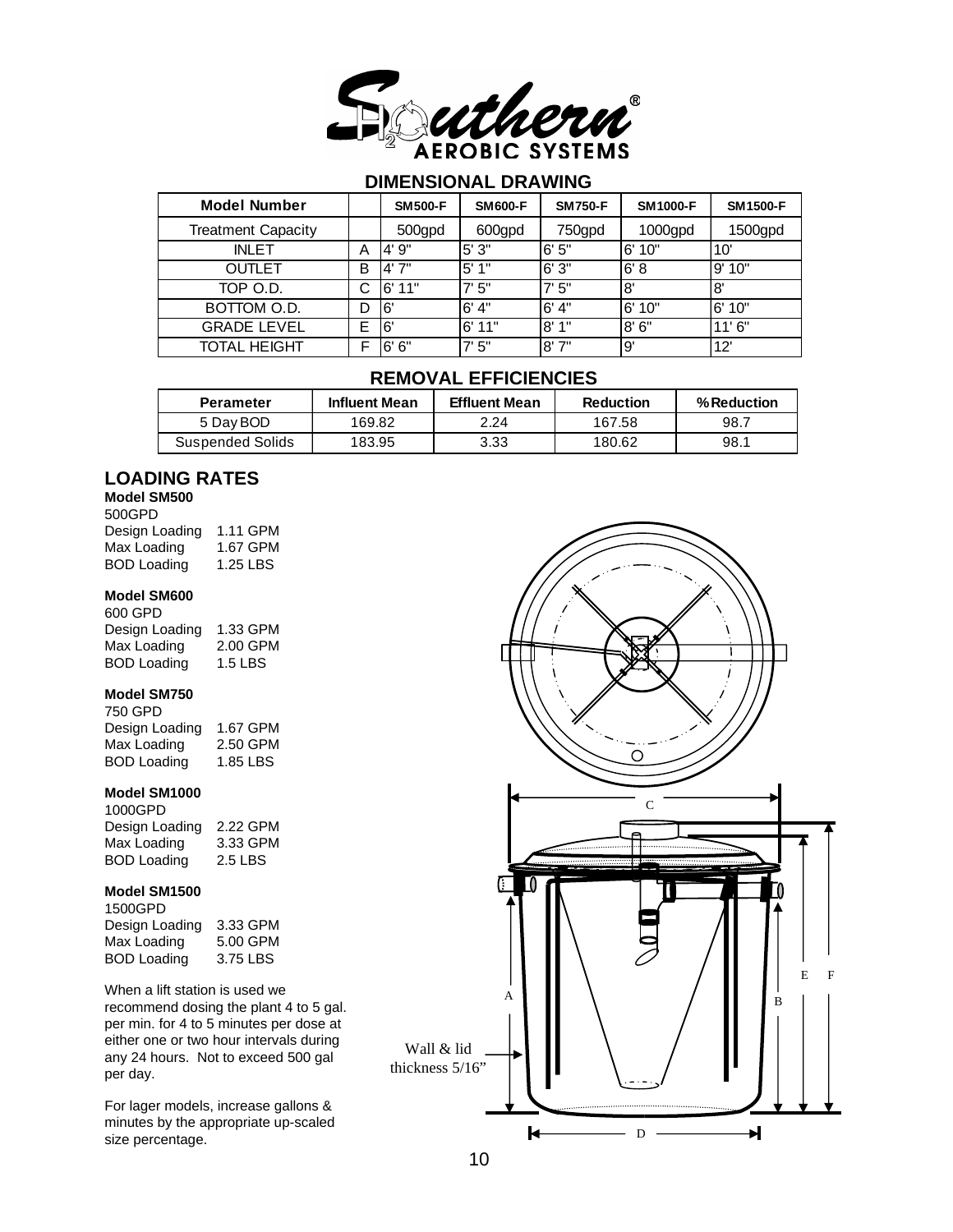

*QUICK & EASY* DIMENSIONAL DRAWING

*Model's SM500 5X5 - F & SM500 5X8 - F*

| <b>DIMENSIONAL DATA</b>      |    | $5x5 - F$ | $5x8 - F$ |
|------------------------------|----|-----------|-----------|
| <b>TRASH TANK INLET</b>      | A  | 5' 4"     | 5' 4"     |
| PLANT INLET                  | в  | 4'9''     | 4'9"      |
| PLANT OUTLET                 | С  | 4'7''     | 4'7''     |
| <b>LENGTH</b>                | D  | 12' 4"    | 12'11"    |
| <b>WIDTH</b>                 | E. | 6'11"     | 6'11"     |
| LOW LID AT GRADE             | F  | 6'        | 6'        |
| LOW LID TOTAL HEIGHT         | G  | 6'6''     | 6'6''     |
| <b>HIGH LID AT GRADE</b>     | F  | 6'8''     | 6' 8''    |
| <b>HIGH LID TOTAL HEIGHT</b> | G  | 7'2"      | 7'2"      |

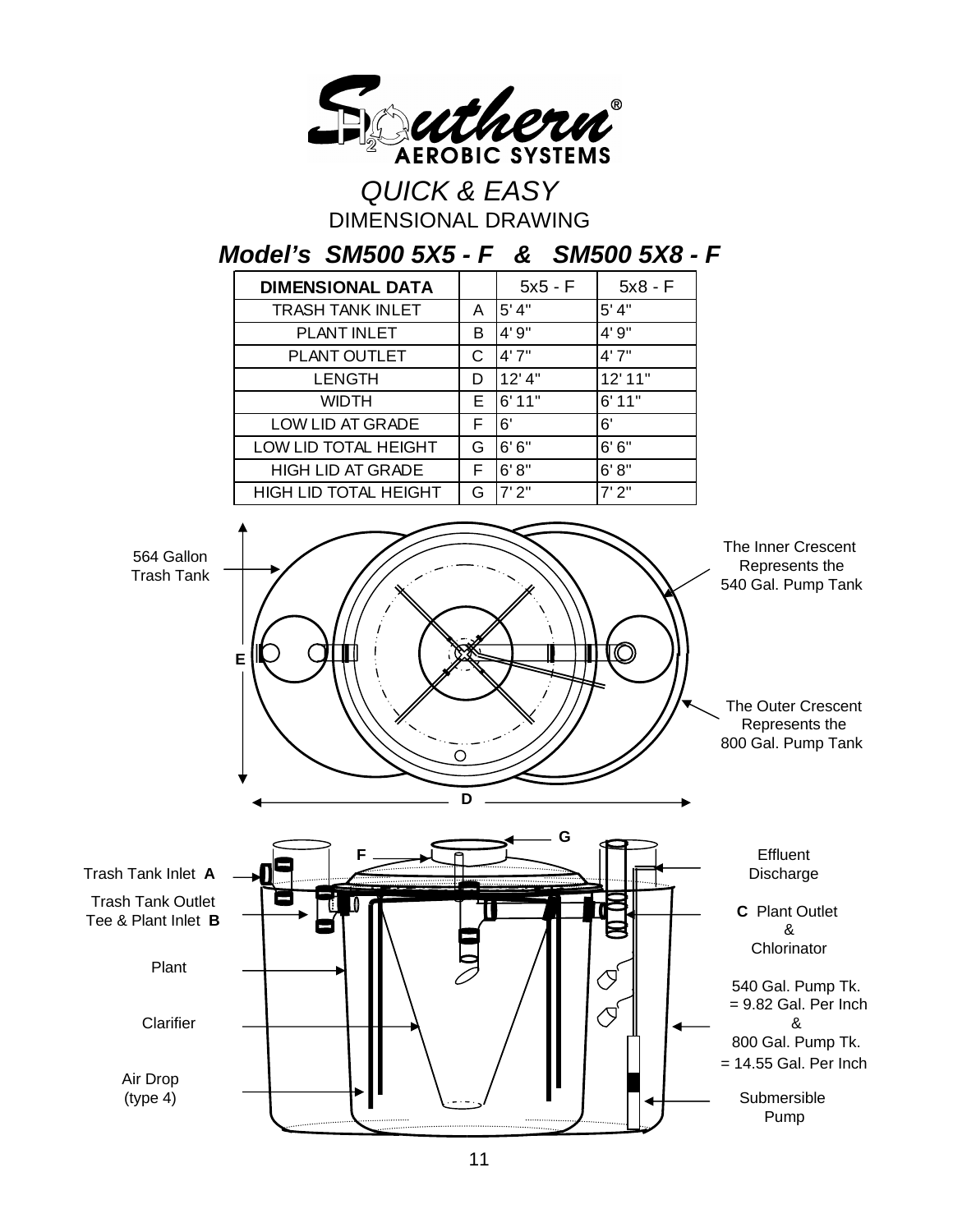

### **DIMENSIONAL DRAWING OF CONCRETE MODEL**

| <b>Model Number</b>       |   | <b>SM500 - C</b> | <b>SM600 - C</b> | <b>SM750 - C</b> | <b>SM1000 - C</b> | <b>SM1500 - C</b> |
|---------------------------|---|------------------|------------------|------------------|-------------------|-------------------|
| <b>Treatment Capacity</b> |   | 500gpd           | 600gpd           | 750gpd           | $1000$ gpd        | 1500gpd           |
| <b>INLET</b>              | A | 4'9''            | 5'3''            | 6'5''            | l 6'<br>10"       | 10'               |
| <b>OUTLET</b>             | B | 4'7''            | 5'1''            | 6'3''            | 6'8               | 9'10"             |
| RISER I.D.                | С | 1' 8''           | 1' 8''           | 1' 8''           | 1' 8''            | 1' 8''            |
| TANK I.D.                 | D | 6'2"             | 6'6''            | 6' 8''           | 7'2"              | 7'3''             |
| tank o.d.                 | Е | 6'7''            | 6'11"            | 6'11"            | 7'7''             | 7' 8''            |
| TANK HEIGHT I.D.          | F | 5"<br>5'         | $5'$ 11"         | 7'1''            | 7'6''             | 10' 8''           |
| <b>GRADE LEVEL</b>        | G | 10"<br>5'        | 6' 4''           | 7'6''            | $7'$ 11"          | 11'3"             |



Tank shall conform to ASTM standard C 1227-93a, or state and local regulation.<br>12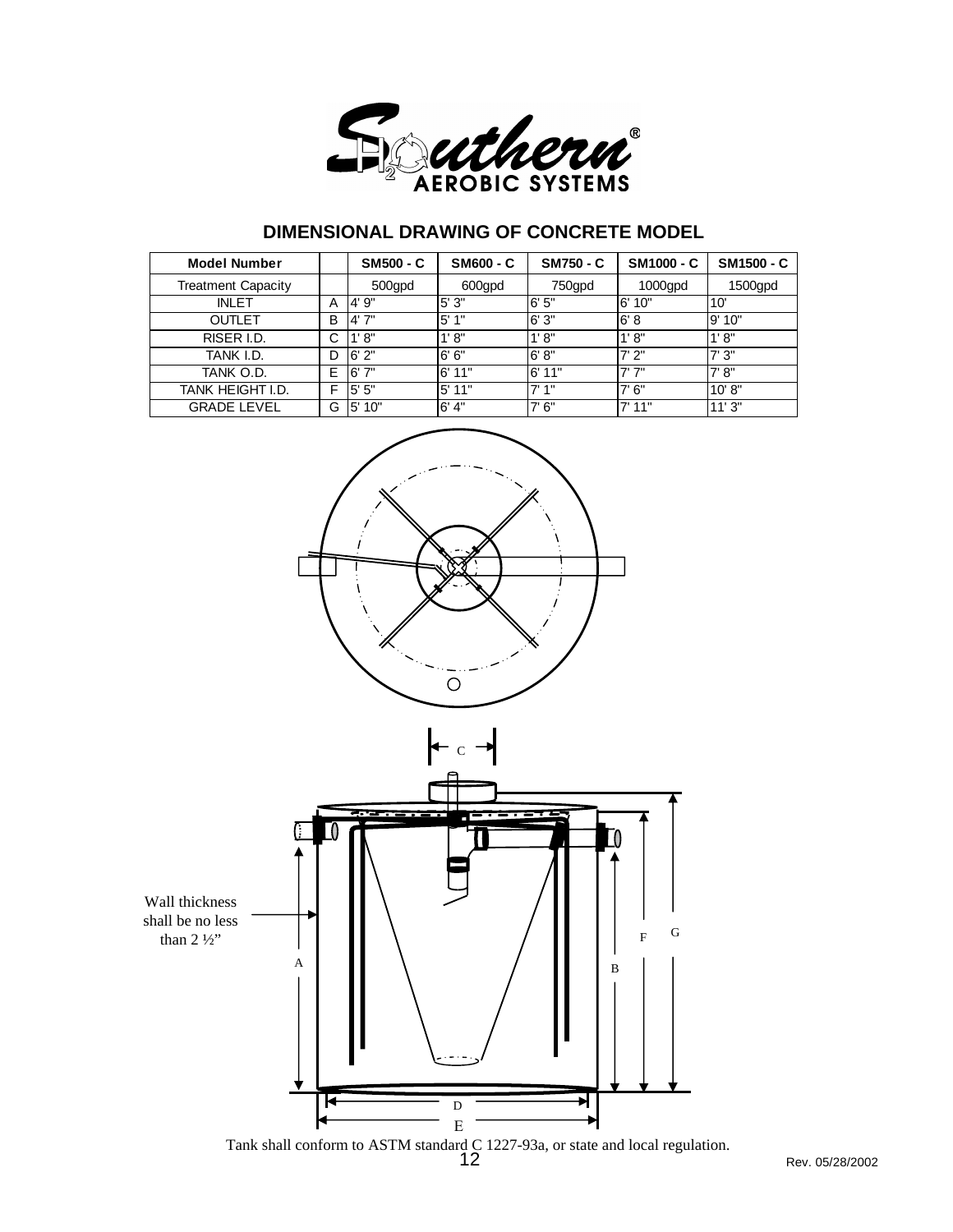### **LIMITED WARRANTY**

Southern Manufacturing Company warrants the parts in each on-site wastewater system to be free from defects in material and workmanship for a period of two years from the date of installation treating domestic wastewater. Some states do not allow limitations on how long an implied warranty lasts, so the above limitation may not apply. Sole obligation under this warranty is as follows: Southern Manufacturing Company shall fulfill this warranty by repairing or exchanging any component part, F.O.B. factory, that in Southern Manufacturing Company's judgment shows evidence of defects, provided said component part has been paid for and is returned through an authorized dealer, transportation prepaid. The warrantee must also specify the nature of the defect to manufacturer.

The warranty does not cover treatment processes that have been flooded, by external means, or that have been disassembled by unauthorized persons, improperly installed, subjected to external damage or damage due to altered or improper wiring or overload protection.

This warranty applies only to the treatment process and does not include any of the residential wiring, plumbing, drainage, or disposal system. Southern Manufacturing Company is not responsible for any delay or damages caused by defective components or material, or loss incurred because of interruption of service, or for any other special or consequential damages or incidental expenses arising from the manufacture, sale, or use of this system.

Southern Manufacturing Company reserves the right to revise, change, or modify the construction and design of the system for domestic wastewater or any component part or parts thereof without incurring any obligation to make such changes for modifications in previously sold equipment. Southern Manufacturing Company also reserves the right, in making replacements of component parts under this warranty, to furnish a component part which, in its judgment, is equivalent to the company part replaced.

Under no circumstances will Southern Manufacturing Company be responsible to the warrantee for any other direct or consequential damages, including but not limited to profits, lost income, labor charges, delays in production, and/or idle production, which result from defects in material and/or workmanship of the system. Some states do not allow the exclusion or limitation of incidental or consequential damages, so the above limitation or exclusion may not apply to you.

This warranty is expressly in lieu of any other expressed or implied warranty, excluding any warranty of merchantability or fitness, and of any other obligation on the part of Southern Manufacturing Company.

This warranty gives you specific legal rights. You may also have other rights, which vary, from state to state.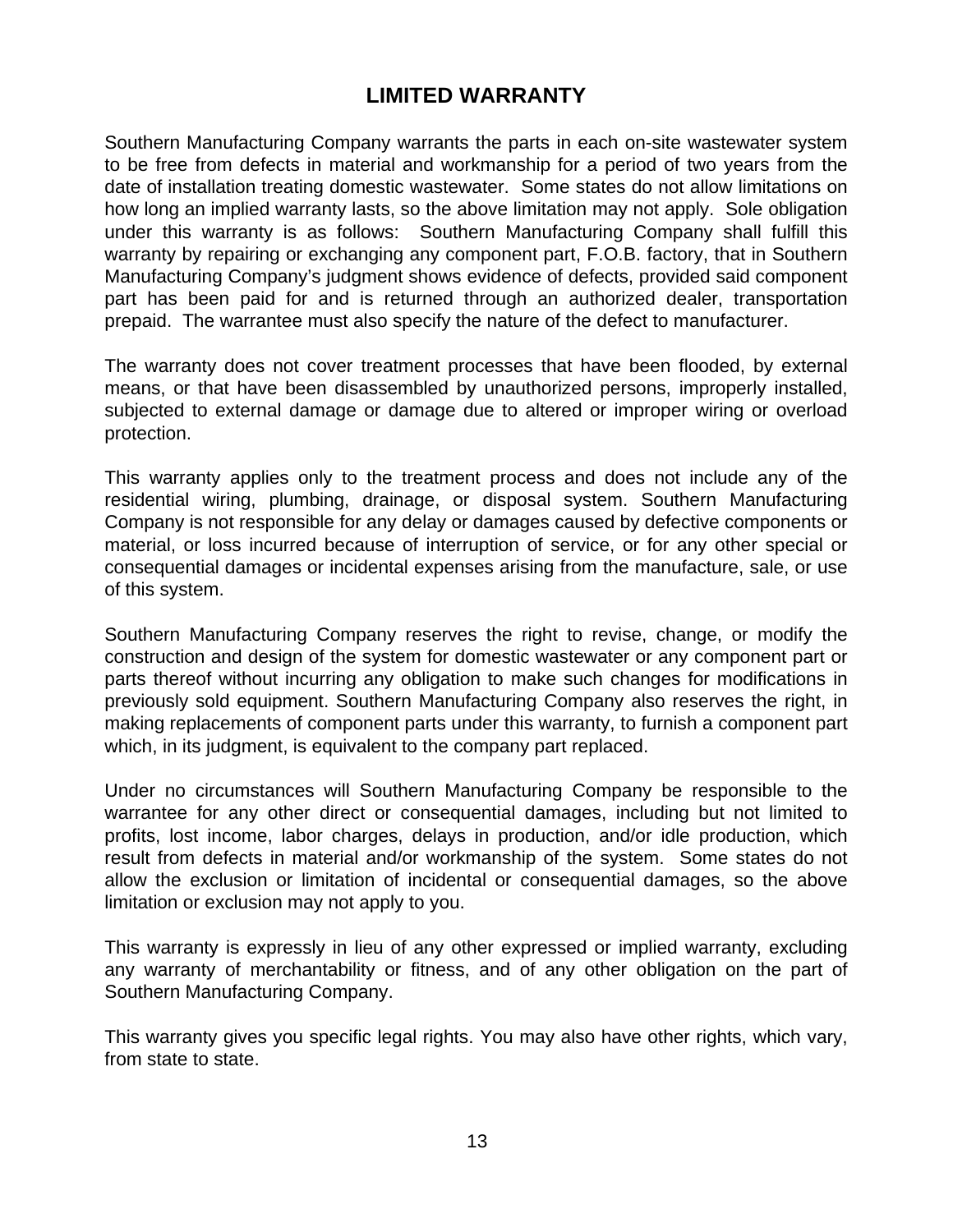### *Southern Aerobic Systems* **TWO YEAR INITIAL SERVICE POLICY**

Date:

Our firm,

Will inspect and service your Southern Aerobic System for the first two years from date of initial operation. For a new single family dwelling, this date is the date of sale by the builder. For an existing single family dwelling, this date is the date the notice of approval is issued by the permitting authority. A total of four inspection visits (scheduled once every 6 months over the initial two year period) during which the electrical, mechanical and other applicable components are inspected, adjusted and serviced. An effluent quality inspection consisting of a visual assessment for color, turbidity, and scum overflow, and an odor assessment for proper operation as per NSF/ANSI requirements.

State or local regulations may require more frequent inspection visits. Our firm will list below the required number and frequency of visits that this system will receive if state or local regulations are more stringent than stated above.

Number of inspections for the initial (2) year period . Frequency of inspections will be every month's).

Upon each inspection a testing and reporting record shall be completed signed and dated. The original shall be retained by the service provider a second copy shall be sent to the local permitting authority and a third copy shall be sent to the owner. List the appropriate test method's and frequency (Chlorine Residual, BOD Grab, TSS Grab or Fecal Coliform) that is required by local or state regulations for this specific site below:

Owner is responsible for keeping chlorine tablets in the chlorination device for any surface application, overland disposal or direct discharge disposal method. If the service provider agrees to be the responsible party he/she must sign and print name below:

Emergency service shall be available within 48 hours of a service request.

A notice shall be given without delay to the owner/operator of improper operation that cannot be corrected at the time of routine inspection or emergency service with an estimated date of correction.

At least 45 days prior to the expiration of this policy, our firm will offer an extended service policy on an annual basis, with terms comparable to those in this initial service policy.

Violations of warranty include shutting off the electrical current to the system for more than 24 hours, disconnecting the alarm system, restricting ventilation to the aerator, overloading the system above its rated capacity, or introducing excessive amounts of harmful matter into the system, or any other form of unusual abuse.

#### **THIS POLICY DOES NOT INCLUDE PUMPING SLUDGE FROM ANY PART OF THE SYSTEM IF NECESSARY.**

Service Provider Co. Name: (Please Print) Communication Control Control Control Communication Communication Co

.

.

Southern Mfg. Co. Certified Individual: (Please Print)

Certified Individual Signature: Owner/Operator Signature: